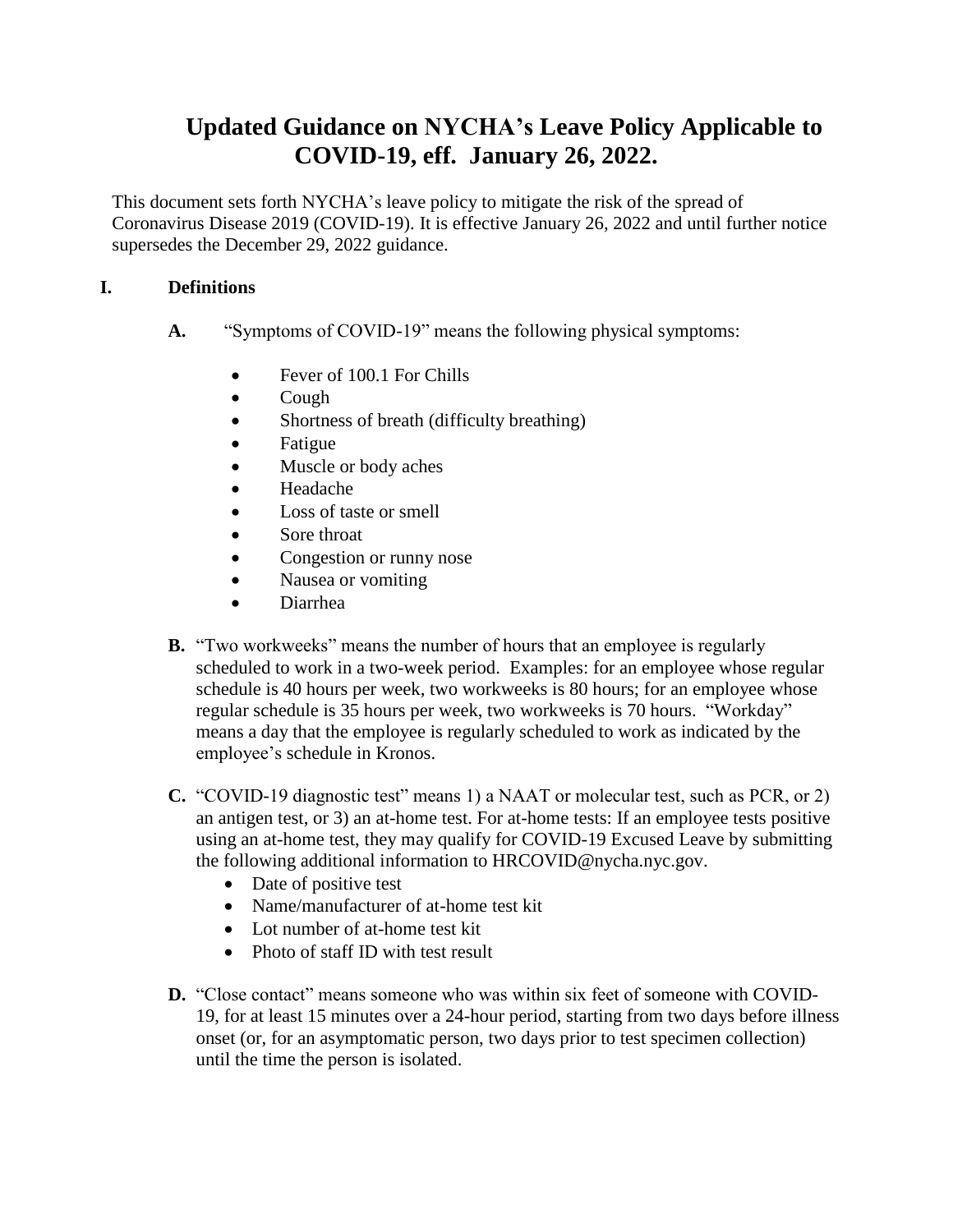**E.** "Fully vaccinated" means at least two weeks have passed after a person received a single-dose of an FDA- or WHO- authorized or approved COVID-19 vaccine or the second dose of an FDA- or WHO- authorized or approved two-dose COVID-19 vaccine

## **II. General Policy Concerning Attendance of Employees in the Workplace Other than Healthcare Workers**

- **A.** NYCHA employees must report to work at their assigned work sites in accordance with "Managing the Office in the Age of COVID-19."
- **B.** An employee who is medically able to tolerate a face covering may not report to work other than telework in the following circumstances (the employee may be eligible for excused leave as outlined in Section (III) with any additional leave charged to applicable leave balances):
	- 1 The employee has tested positive through a COVID-19 diagnostic test. An employee who has tested positive through a COVID-19 diagnostic test must not report to work other than telework, until all of the following conditions are met:
		- a. It has been at least 5 calendar days since their symptoms began (if symptomatic) or at least 5 calendar days since test specimen collection (if asymptomatic) **and**

They are asymptomatic or symptoms are improving [fever-free for at least 24 hours without the use of fever-reducing medicine and other respiratory symptoms (cough, shortness of breath) have improved.

2 The employee has exhibited symptoms of COVID-19 and has not tested positive through COVID-19 diagnostic test.

An employee must not report to work other than telework, until all of the conditions are met:

- a. They have received a lab-confirmed negative PCR (not rapid antigen) diagnostic test; **and**
- b. Their symptoms are improving, (fever-free for at least 24 hours without the use of fever reducing medicine and respiratory symptoms (cough, shortness of breath) have improved; **and**
- c. Other respiratory symptoms (cough, shortness of breath) have improved.
	- **OR**
- a. It has been at least 5 calendar days since their symptoms began; **and**
- b. Their symptoms are improving (fever-free for at least 24 hours without the use of fever reducing medicine and respiratory symptoms (cough, shortness of breath) have improved.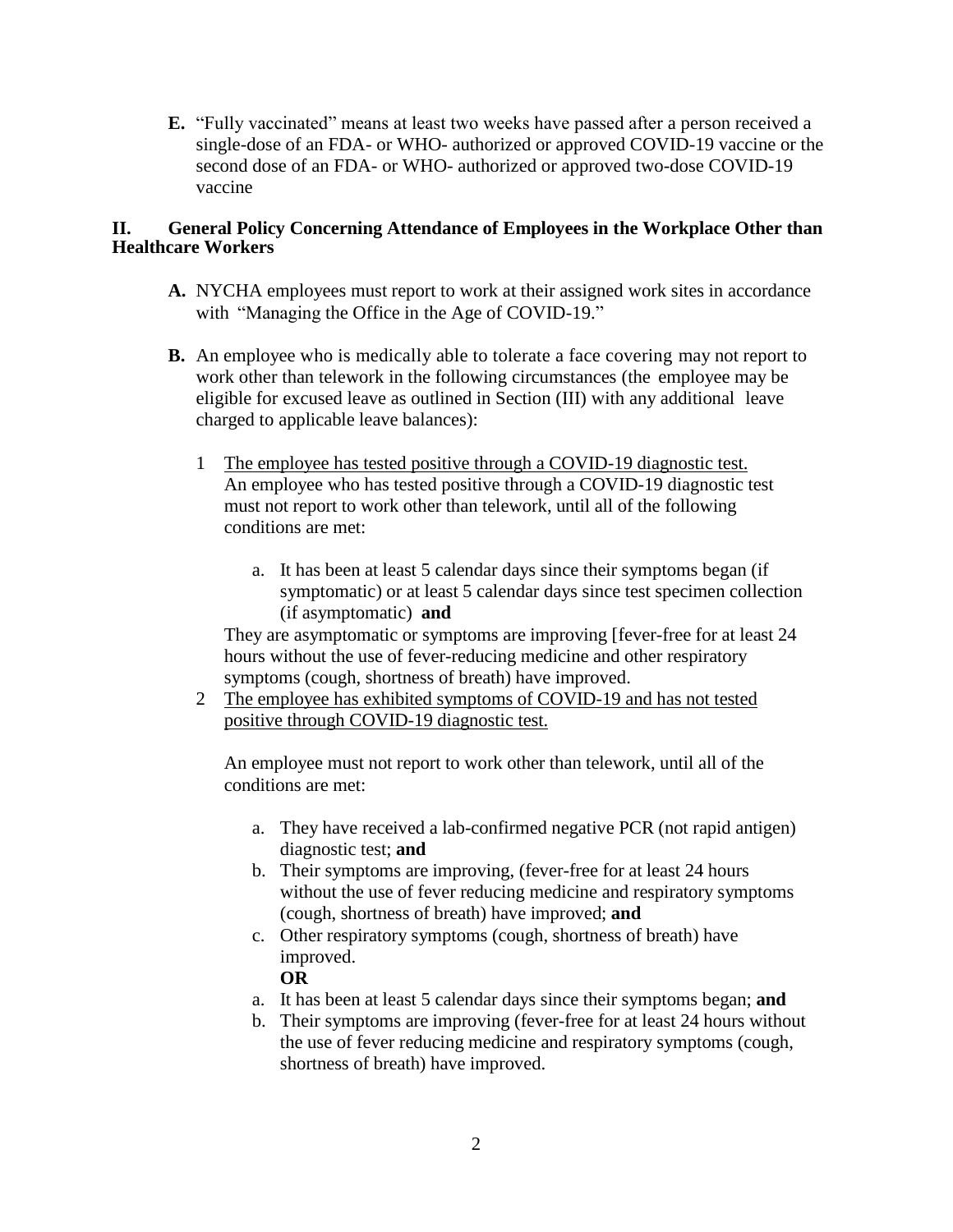- 3 The employee has been in close contact with another person who had COVID-19. An employee who in the past 5 days, has been in close contact with someone while they had COVID-19 may not report to work other than telework unless
	- a. The employee has been fully vaccinated; **or** the employee's human resources department has confirmed, in writing, that the employee's physical presence in the workplace is critical to operations or safety of the workplace and has provided the employee with requirements for returning to work after exposure **and**.
	- b. The employee has remained asymptomatic since the last COVID-19 exposure
		- **OR**
	- a. It has been at least 5 calendar days since they in close contact with someone with COVID-19; **and**
	- b. The employee has remained asymptomatic since the last COVID-19 exposure

An employee who develops symptoms within the 5 day quarantine period should follow the guidance outline in Section II (B)(2).

# 4 The employee developed a fever after receiving a vaccination for COVID-19

An employee who develops a fever within three days after receiving a vaccination for COVID-19 may not report to work other than telework unless:

- a. The fever lasted less than 24 hours,
- b. The employee has been fever-free for the last 24 hours (without using fever-reducing medication), **and**
- c. The employee has not had any of the other COVID-19 symptoms listed above.

# **OR**

- a. The fever lasted less than 24 hours,
- b. The employee has been fever-free for the last 24 hours (without using fever-reducing medication), **and**
- c. The employee has received a lab-confirmed negative PCR (not rapid antigen) diagnostic test.

## **OR**

- a. It has been at least 5 calendar days since their symptoms began;
- b. They have not had a fever for at least 24 hours without the use of a feverreducer; **and**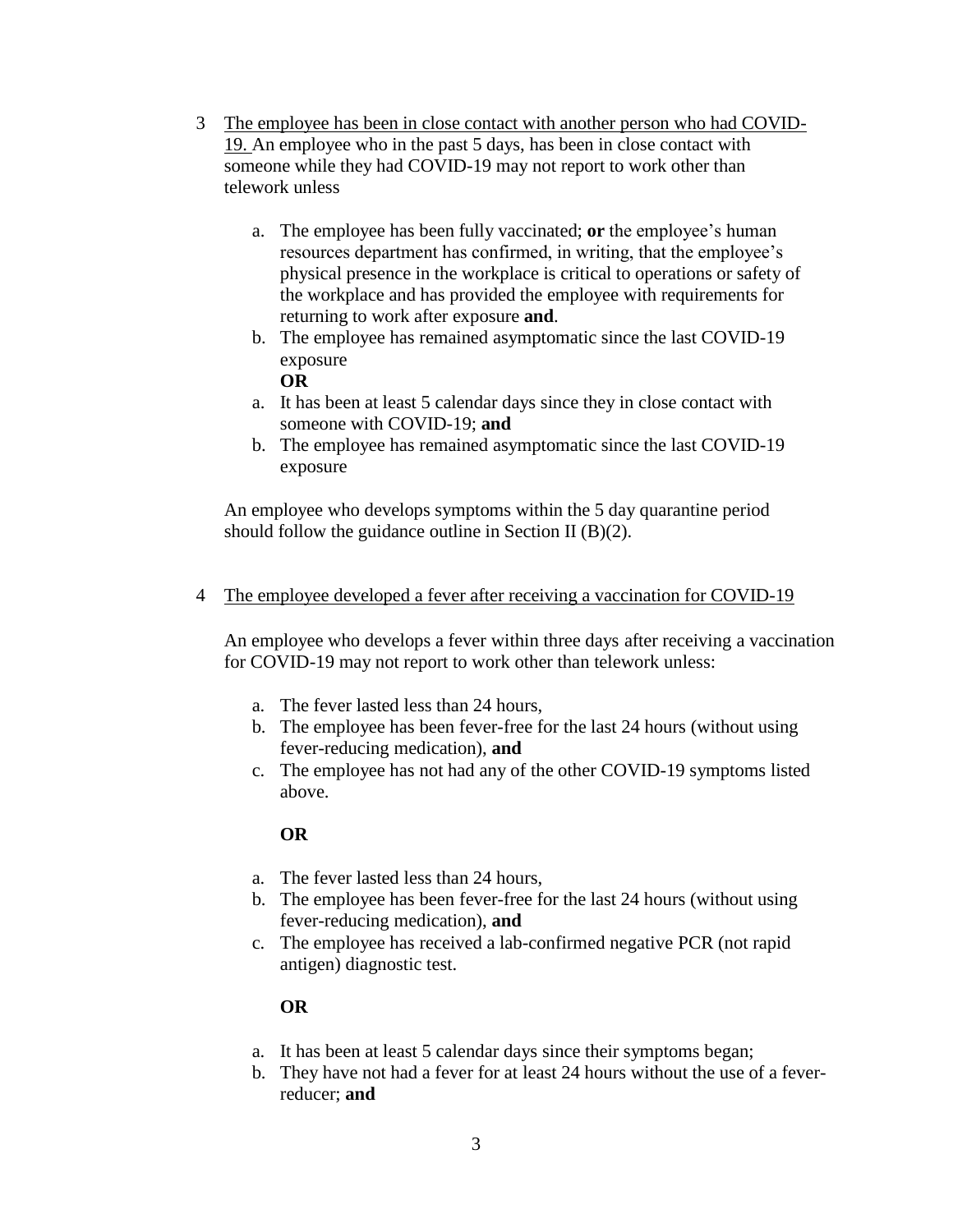c. Any other symptoms have improved

#### 5. The employee developed other symptoms after receiving a vaccination that are consistent with vaccination

An employee who develops other symptoms that are consistent with vaccination (fatigue, a headache, chills, muscle aches, joint pain, nausea or vomiting) within three days after receiving a vaccination for COVID-19 may not report to work other than telework until all of the conditions are met:

a. Employees whose symptoms last three or fewer days may return to work when they are feeling well enough to work.

#### **OR**

b. Employees whose symptoms last more than three days may return to work after testing negative for COVID-19 using a PCR test (not a rapid antigen test) with improving symptom **or** it has been at least 5 calendar days since their symptoms began with improving symptoms.

- 6. The employee is subject to a governmental or a healthcare provider's quarantine or isolation order.
	- a. Individuals who are required to quarantine for 10 days due to significant medical issues.
	- b. Employees who are required to quarantine for 10 days because they are unable to tolerate a face covering.

## **III. Leave Policy**

#### **A. Excused Leave**

- 1. General Provisions
	- a. Excused leave at full pay under this Policy is immediately available to an employee who is unable to work or telework without regard to length of service.
	- b. Length of excused leave: Excused leave for an employee who tests positive with a COVID-19 diagnostic test shall be available until the employee is cleared to return to work as outlined in Section (II) above, such excused leave is not to exceed four workweeks (20 workdays) in each calendar year; provided that an employee who remains hospitalized or in a rehabilitation facility shall continue to receive excused leave until ten workdays after the employee is released from the hospital or rehabilitation facility have passed. Employees who test positive within three months after recovering from the first COVID infection will not receive COVID-19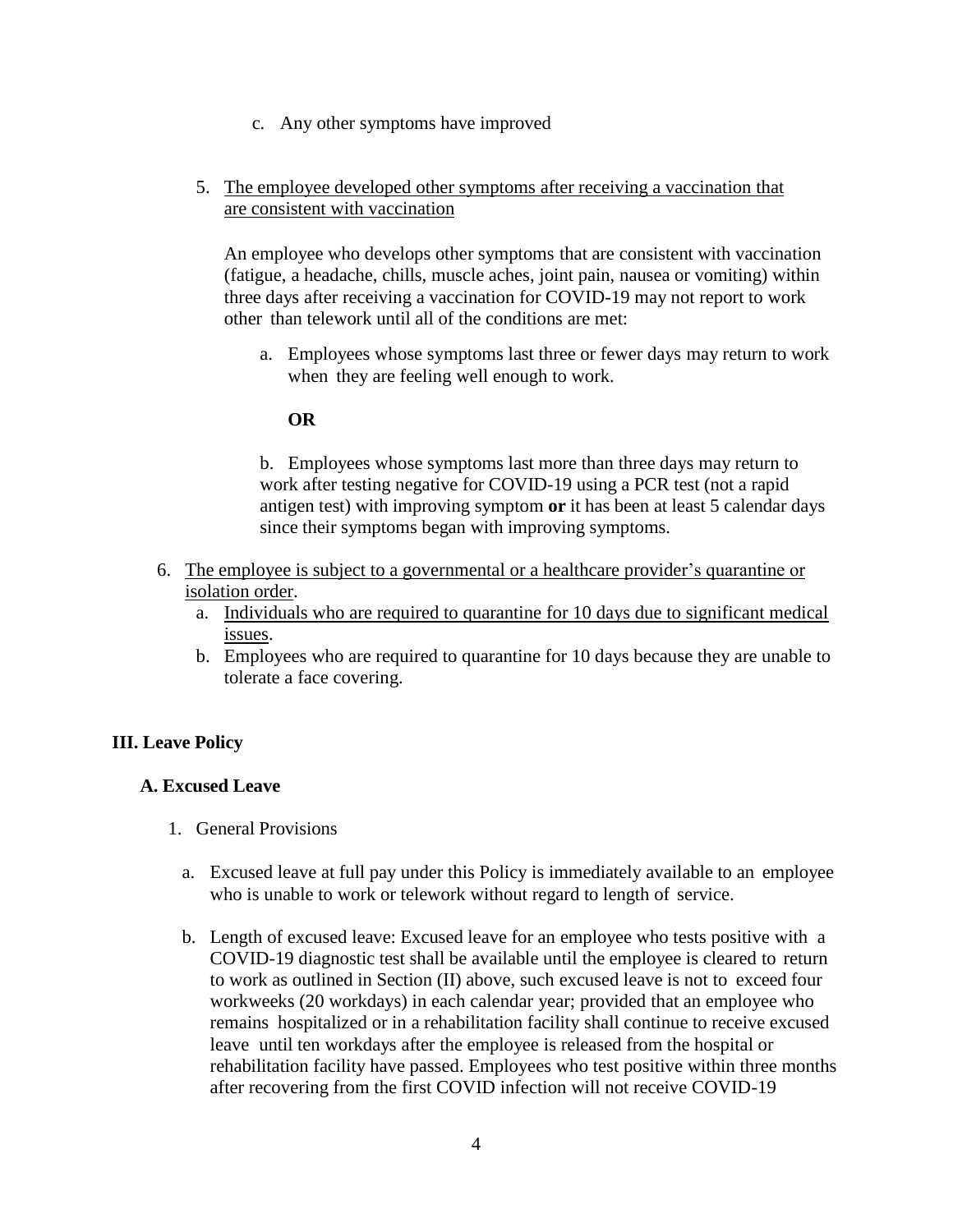excused leave during that three-month period unless they have new COVID-19 symptoms.

- c. Except as set forth in subparagraphs "b" of this paragraph, effective April 1, 2021, all excused leave provided pursuant to this guidance is limited to a cumulative total of two workweeks (10 workdays) in each calendar year while this guidance remains in effect.
- d. Part-time employees may receive excused leave for the number of bi-weekly hours that the employee was expected to work. Where expected hours cannot be readily determined, part-time employees may receive excused leave for the average number of bi-weekly hours that the employee worked over the six months preceding the leave.
- e. Excused leave under this Policy is in addition to existing rules and entitlement regarding leave, i.e. annual leave and sick leave.
- f. Agencies shall not require employees to charge absences to other accrued leave during the period of excused leave authorized by this policy.
- g. An eligible employee may utilize excused leave intermittently as agreed upon by the agency and the employee. This leave must be taken in full-day increments if the employee is not teleworking. Excused leave may be taken in partial-day increments if the employee is teleworking and by agreement between the employee and the agency.
- h. An employee may be required to submit medical documentation of the reason for sick leave if the absence is for more than three consecutive days.
- i. After the first workday (or portion thereof) that an employee receives excused leave under this Policy, the agency may require the employee to follow reasonable notice procedures to continue receiving excused leave.
- j. Employees who exhaust sick leave may be advanced additional sick leave consistent with NYCHA's Anticipated Leave Policy.

Employees who are able to telework under the conditions outlined in Section III (2) Excused Leave at Full Pay and Section III (3) Excused Leave at Partial Pay should do so. The employee must submit appropriate documentation of their condition to HR, as outlined in the respective sections and confirmation from their supervisor that their work can be completed successfully.

2. Excused Leave at Full Pay for Exposure to or Diagnosis or Symptoms of COVID-19. An employee is eligible for excused leave at full payas follows: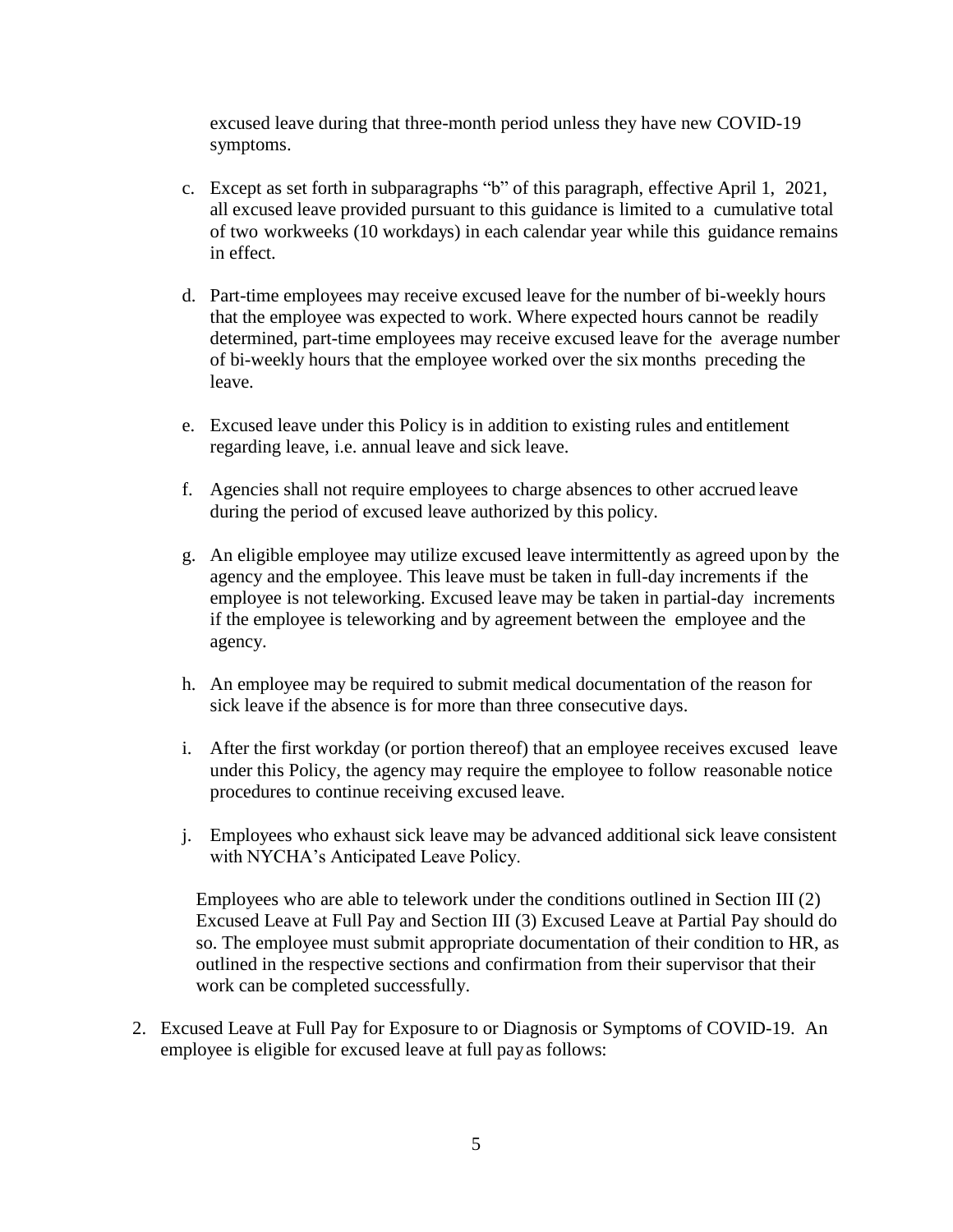- a. An employee is eligible for excused leave at full pay for a maximum of four workweeks with a documented positive COVID-19 diagnostic test; except that an employee who is hospitalized or in a rehabilitation facility shall continue to receive excused leave during such care and for ten workdays after the employee is released from the hospital or rehabilitation facility. Employees who test positive within three months after recovering from the first COVID infection will not receive COVID-19 excused leave during that three-month period unless they have new COVID-19 symptoms.
- b. An employee is eligible for excused leave at full pay for up to twoworkweeks, with any additional leave charged to applicable leave balances as follows:
	- i. The employee is exhibiting symptoms of COVID-19 but does not, at the time symptoms develop, have a positive COVID-19 diagnostic test. To be eligible for excused leave, an employee must provide documentation that they have exhibited symptoms of COVID-19 and that they received a diagnosis of COVID- 19 with a COVID-19 diagnostic test within three days from symptom onset. Employees must use their own sick leave for any additional time taken after receiving a negative COVID-19 test result or if they do not seek COVID-19 testing. **Please note, if an employee has a negative rapid antigen test, the employee will need to confirm this negative result with a PCR test that is also negative before they can return to work**.
	- ii. The employee is subject to a governmental quarantine or isolation order or healthcare provider's quarantine order and is unable to telework while observing the quarantine or isolation order.
- iii. The employee has been exposed to COVID-19 and is seeking or awaiting the results of a diagnostic test for COVID-19. The employee must obtain documentation of the exposure, or have been advised by a City agency responsible for testing and tracing or their own agency that they have been in close contact with someone who has tested positive and are not fully vaccinated and must quarantine. Agency quarantine procedures must comport with the timelines outlined in this guidance. Please note that employees who have had close contact exposure and have to quarantine as a result of that exposure cannot test out of quarantine early. They must complete the full quarantine regardless if they obtain a negative result from a PCR test before their quarantine period is complete.
- 3. Excused Leave at Partial Pay. Employees are eligible for twelve workweeks of excused leave at partial pay (two-thirds of the employee's regular rate of pay, not to exceed \$200 per day or a total of \$12,000), as follows:
	- a The employee is exhibiting symptoms of COVID-19 but does not, at the time symptoms develop, have a positive COVID-19 diagnostic test. To be eligible for excused leave, an employee must provide documentation that they have exhibited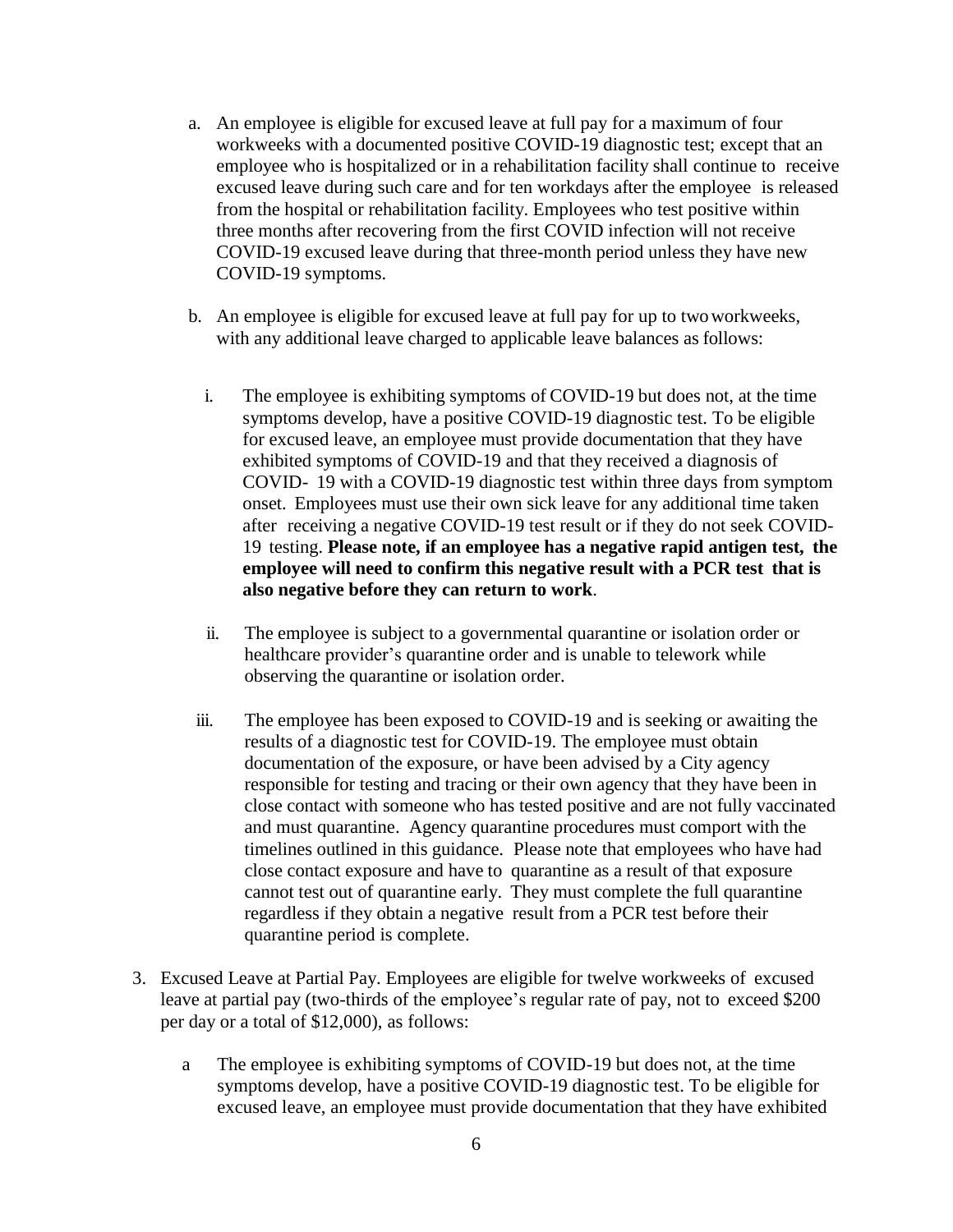symptoms of COVID-19 and that they sought diagnosis of COVID-19 with a COVID-19 diagnostic test within three days from symptom onset. Employees must use their own sick leave for any additional time taken after receiving a negative COVID-19 test result or if they do not seek COVID-19 testing. **Please note, if the employee has a negative rapid antigen test, the employee will need to confirm this negative result with a PCR test that is also negative before they can return to work.** 

- b. The employee is subject to a governmental quarantine or isolation order or healthcare provider's quarantine order and is unable to telework while observing the quarantine or isolation order.
- c. The employee is caring for an individual subject to a governmental quarantine or isolation order and the employee must demonstrate that the individual depends on the employee for care and that they are unable to telework while caring for an individual under the governmental quarantine or isolation order.
- d. The employee is caring for an individual who has been advised by a licensed health care provider to self-quarantine either because of exposure to COVID-19 or because of heightened risk associated with exposure to COVID-19. The employee must provide documentation of the licensed health care provider's advice and must demonstrate that the individual depends on the employee for care and that they are unable to telework while caring for an individual in self-quarantine.

The employee is caring for a son or daughter under the age of 18 years whose school or place of care has been closed or whose childcare provider is unavailable due to COVID-19 precautions. The employee must provide documentation that they are unable to telework while caring for the child.

- e. For childcare leave, the employee must provide documentation containing the following information:
	- i. Employee's name;
	- ii. Date(s) for which leave is requested;
	- iii. Qualifying reason for the leave;
	- iv. Oral or written statement that the employee is unable to work because of the qualified reason for leave (in this case care for a child);
	- v. The name and age of son or daughter being cared for;
	- vi. The name of the school, place of care or childcare provider that has closed or become unavailable;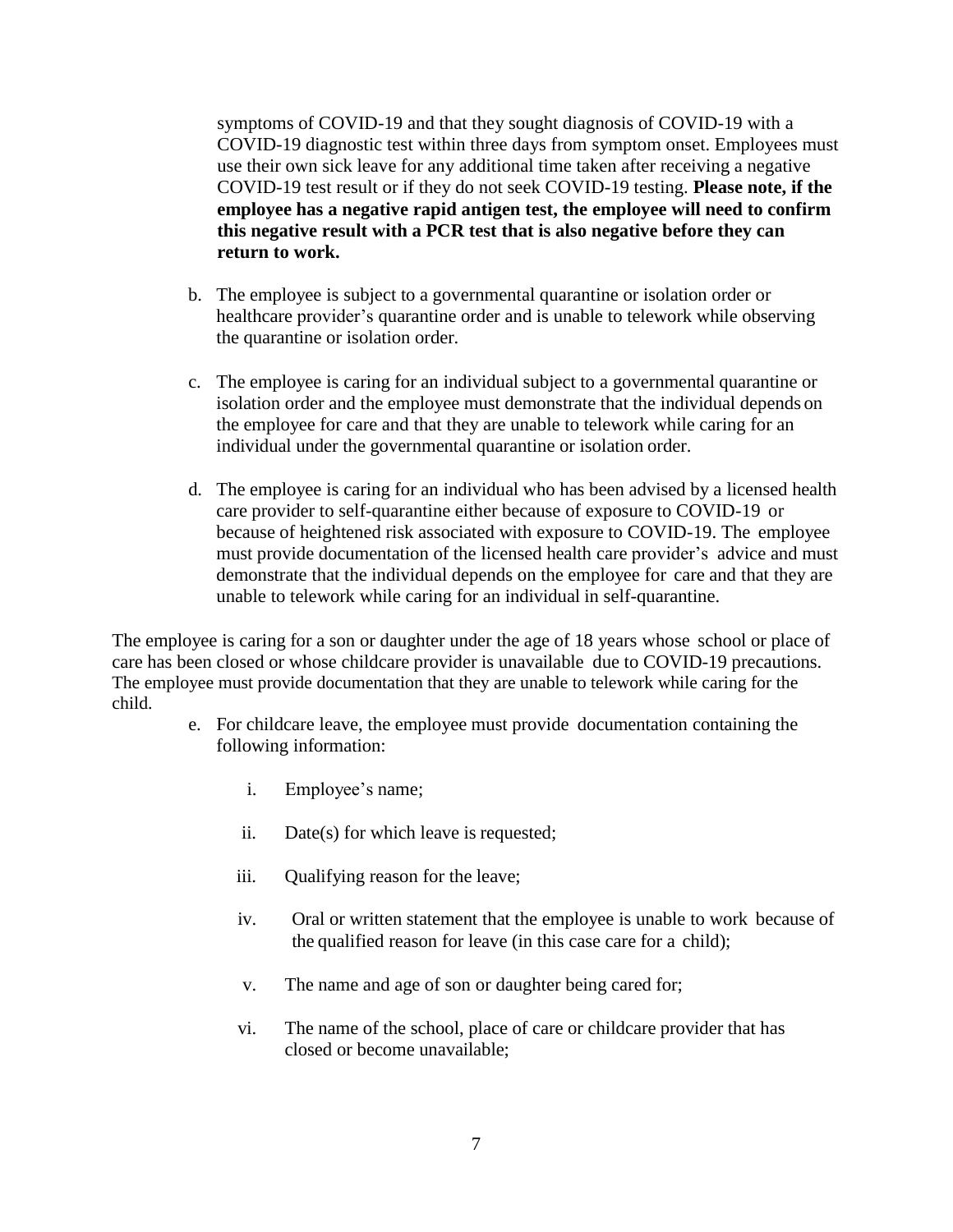- vii. A communication from the school that provides the remote/hybrid learning schedules for the child, if applicable; and
- viii. A representation that no other suitable person will be caring for the child during the period of the leave.
- g. An eligible employee may utilize leave at partial pay intermittently as agreed upon by the agency and the employee. This leave must be taken in full-day increments if the employee is not teleworking or has been sent home by the agency. Excused leave may be taken in partial-day increments if the employee is teleworking by agreement between the employee and the agency.

#### **B. Leave for Vaccine Reactions (including boosters)**

- 1. Employees who exhibit a cough, shortness of breath, runny nose, congestion, sore throat or loss of taste must follow the existing COVID-19 leave policy outlined above.
- 2. Employees who exhibit any other symptoms that are consistent with vaccine side effects (fever, headache, chills, muscle aches, joint pain, nausea or vomiting) are eligible for excused leave as follows if symptoms develop within three days after receiving the vaccine:

## (1) **Fever**

- a. Employees who exhibit a fever lasting less than 24 hours after receiving the vaccine are eligible for excused leave at full pay for up to two workdays.
- b. Employees who exhibit a fever lasting more than 24 hours after receiving the vaccine are eligible for excused leave for up to two workweeks.
- c. To be eligible for excused leave at full pay, employees who stay out of work for more than three consecutive days must provide documentation showing they sought a COVID-19 diagnostic test during their leave and the date they received their test results. Employees must use their own sick leave for any additional time taken after receiving a negative test result or if they do not seek diagnostic testing.

#### (2) **Fatigue, a headache, chills, muscle aches, joint pain, nausea or vomiting**

a. Employees who exhibit fatigue, a headache, chills, muscle aches, joint pain nausea or vomiting (and no fever) after receiving the vaccine and are not feeling well enough to work are eligible for excused leave at full pay for up to two workweeks.